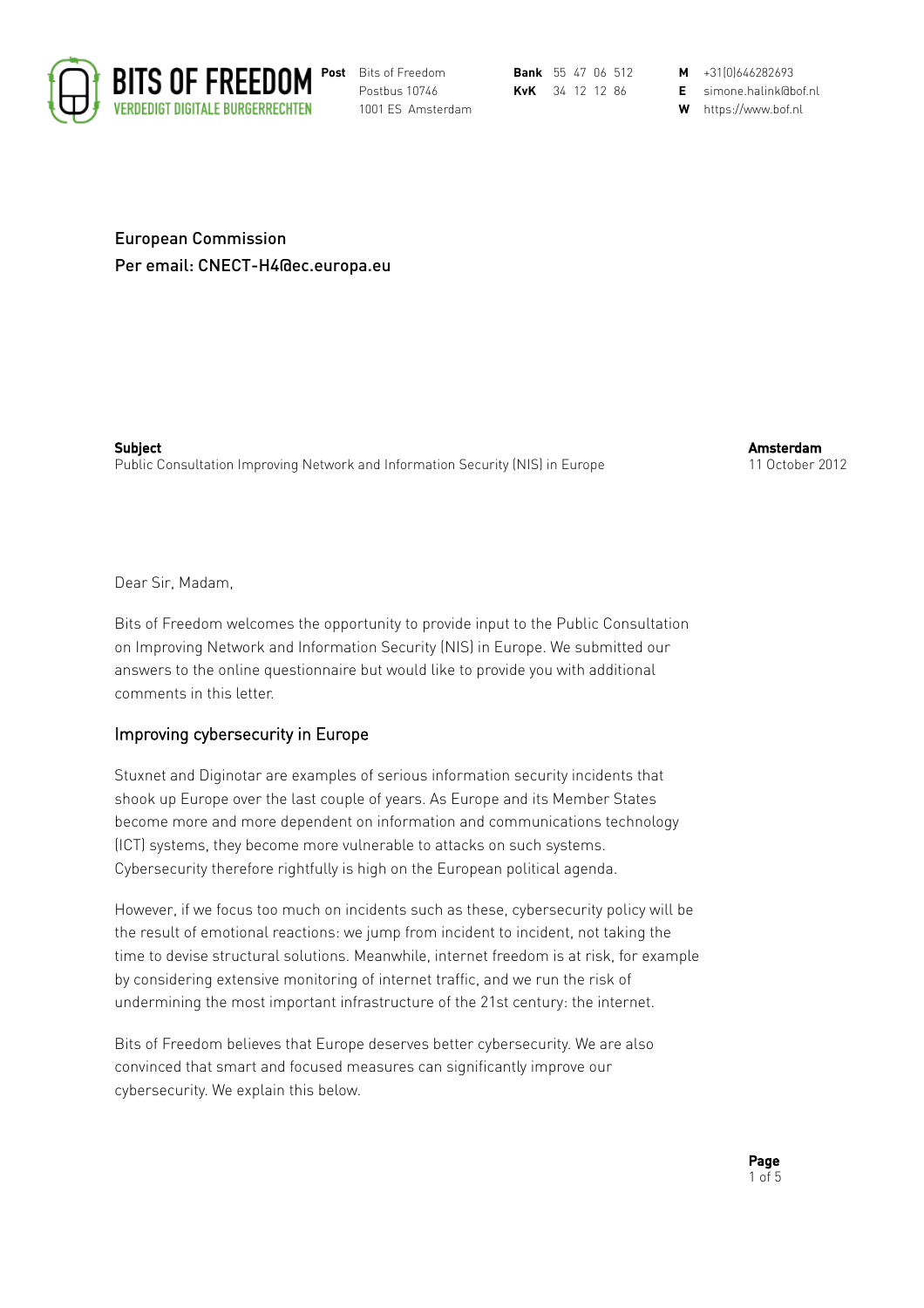

## Basic principles of European cybersecurity policy

- a. Cybersecurity is personal security. Cybersecurity policy often focuses on the protection of vital infrastructures, like power plants and water facilities. But cybersecurity also concerns another important topic: the protection of civilians and their most valuable and intimate information. It would be a disaster if the sensitive and valuable data of millions of Europeans (such as communications, medical and location data) would be inadvertently exposed.
- b. Cybersecurity must respect fundamental rights. Cybersecurity measures that are regularly suggested often affect our fundamental rights. For example, an 'internet kill switch' would limit the fundamental right to communication freedom. Mass surveillance of internet traffic severely limits our privacy. Such measures are therefore unacceptable: the European Court of Human Rights ruled on different occasions that the very essence of fundamental rights may not be impaired. As a consequence, the necessity, proportionality, subsidiarity and effectiveness of new cybersecurity measures must always be demonstrated beforehand. This means that such measures must be tailored to the issue they attempt to solve.
- c. Cybersecurity requires transparency. Cybersecurity policy can have far reaching societal consequences for, amongst others, fundamental rights and the functioning of the internet. For that very reason, public oversight of cybersecurity policy is a necessity and transparency in this field is mandatory. Policy must be based on real and verifiable threat and risk analyses (both before implementation of the policy and periodically thereafter) and must be focused on the specific risk it attempts to address.
- d. Absolute cybersecurity does not exist. Even though cybersecurity is an important policy goal, absolute security does not exist. Security in general is by definition the result of a cost-benefit analysis. In the field of cybersecurity, this analysis is informed by the fact that a small group of people with relatively little money can already cause immense damage, for example by developing advanced malware like Stuxnet. Of course, risks can be prevented as much as possible by providing basic security measures, by spreading risks as much as possible, and by providing fall-back mechanisms. Nonetheless, we must accept that even then, certain cybersecurity risks cannot be excluded, as the costs of prevention are simply too high (both in euros and the impact that preventative measures would have on our fundamental freedoms).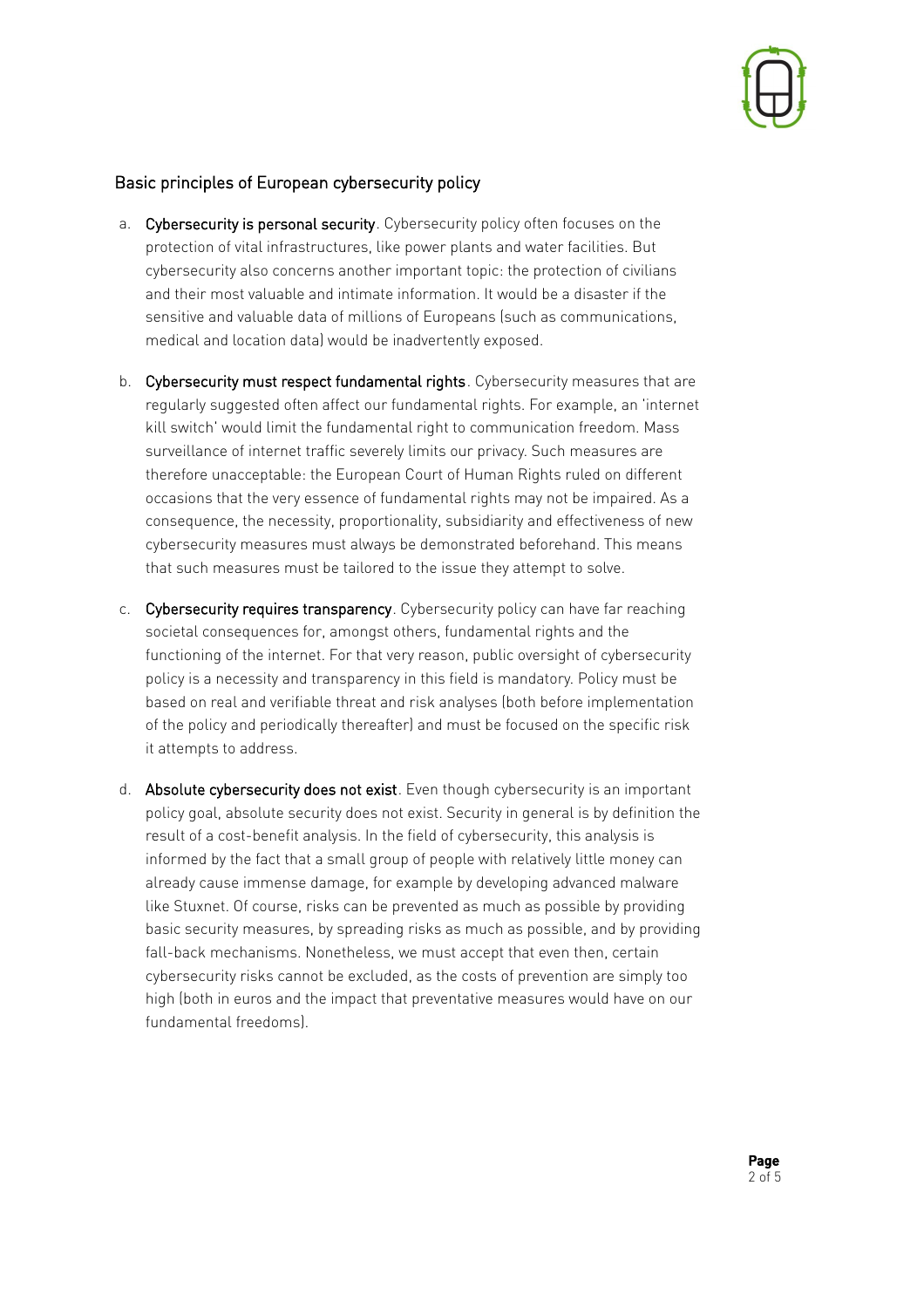

## Eight measures for modern cybersecurity policy

- 1. Cybersecurity policy must focus on personal security. Over the last couple of years European and national legislation increasingly require the central storage of sensitive data of millions of Europeans (such as fingerprints, car license numbers, telephone and email-traffic data and location data). The access restrictions to this kind of data are often insufficient, as is illustrated by the situation in the Netherlands, where data of telecommunications subscribers is easily accessible to law enforcement officers and requested almost three million times a year. This must change: principles like data minimization and decentralization can prevent data breaches, simply because there is no or insufficient data to be compromised. Governments must therefore also store less data: the necessity of storage and the purpose thereof must always be proven beforehand. Moreover, data must be destroyed when storage is no longer necessary. Governments must further limit the access to data as much as possible and implement security by design and privacy by design principles in their IT-systems. In order to limit vulnerabilities, governments must ensure a healthy diversity in IT-systems when buying products and services. The principles mentioned in this paragraph equally apply to the private sector: the storage of-, and access to private data by such companies must be restricted and the security of systems must be higher.
- 2. Cybersecurity requires investment in knowledge and capacity, not in new authorities. Responses to cyberincidents are often inadequate due to lack of knowledge and capacity. Europe and its Member States must therefore invest in extra people with relevant expertise and the training of current staff. For example, governments must attract more staff with a technical background and ensure that law enforcement officers are trained in digital investigation methods. Investments in relevant education and scientific research are also necessary to ensure that knowledge of cybersecurity can be further developed and safeguarded in the future.
- 3. Internet users must be able to protect themselves. Europe and its Member States must ensure that internet users (including many organizations in the public and private sector) can protect themselves against cyber threats. The tools and support that are currently available to internet users is often insufficient. Meanwhile, many incidents are caused by basic vulnerabilities that can be prevented by taking basic security measures, like regular software-updates. Cybersecurity therefore begins with education on such measures, the promotion of usage of cybersecurity technology, like encryption software and anonymisation technology, and the development of secure software. This means that Europe and its Member States may not require backdoors in encryption technology and must not support the development thereof.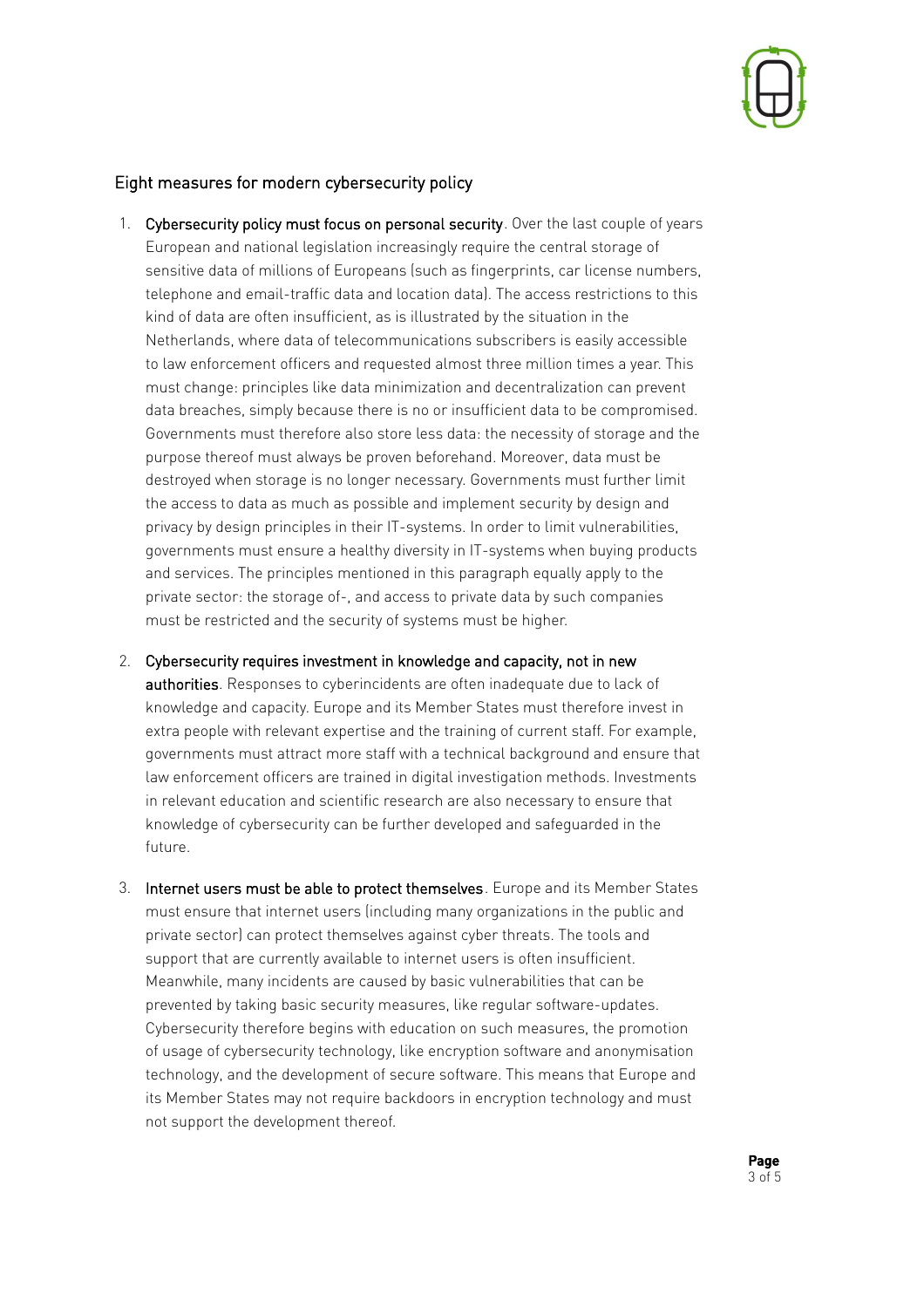

- 4. Europe and its Member States must give the right example. Lack of control or large dependence on third parties in information management creates a considerable security risk and undermines the credibility of cybersecurity policy. Europe and its Member States therefore need additional knowledge and capacity in the area of ICT, so that they can control their own infrastructures and can better estimate the consequences and risks of envisaged policies.
- 5. Outsourcing cybersecurity must be the exception. Europe and its Member States have the important role to ensure a safe and secure information society. Ensuring this remains at the core of their task. Precisely because of the large societal interests at stake, governments must be reluctant to support self regulation and public-private partnerships. This means that Europe and its Member States can only invoke the assistance of private parties in the field of cybersecurity if (i) they demonstrate the necessity thereof beforehand, (ii) formulate the conditions for cooperation, (iii) are fully transparent about this cooperation, and (iv) - where fundamental rights are concerned – guarantee parliamentary control.
- 6. The exchange of incident information must be stimulated. Public and private organizations are for their safety partly dependent on the information they receive from others: they can better secure their information systems on the basis of information on known threats and vulnerabilities. Europe and its Member States must promote the exchange of such information, for example via platforms for the exchange of vulnerabilities, attack patterns and infected IP-addresses. Where possible, such information must be publicly shared. Such systems must have built in safeguards that prevent the exchange of personal data, the abuse of this information and errors in the exchanged information. Europe and its Member States must also ensure that knowledge on vulnerabilities in information technologies are publicized as soon as possible. Finally, they must promote reporting of vulnerabilities through drafting guidelines for responsible disclosure.
- 7. Data and security breaches must be notified. Data and security breaches lead to identity fraud and loss of trust in information technology. Europe, its Member States and private parties must therefore be legally required to report unauthorized access to personal data to stakeholders. A public register for data and security breaches must enable public and private parties to learn from past mistakes and create insight in current threats.
- 8. Supervisory authorities must be able to act effectively. European data protection authorities monitor the protection of personal data. Other supervisory authorities, like the Dutch National Cyber Security Centre (NCSC), focus on increasing resilience in the digital domain. These authorities must be able to determine whether a particular cyberincident forms a significant risk for our information security and must, if necessary, be able to respond in an expedient and effective